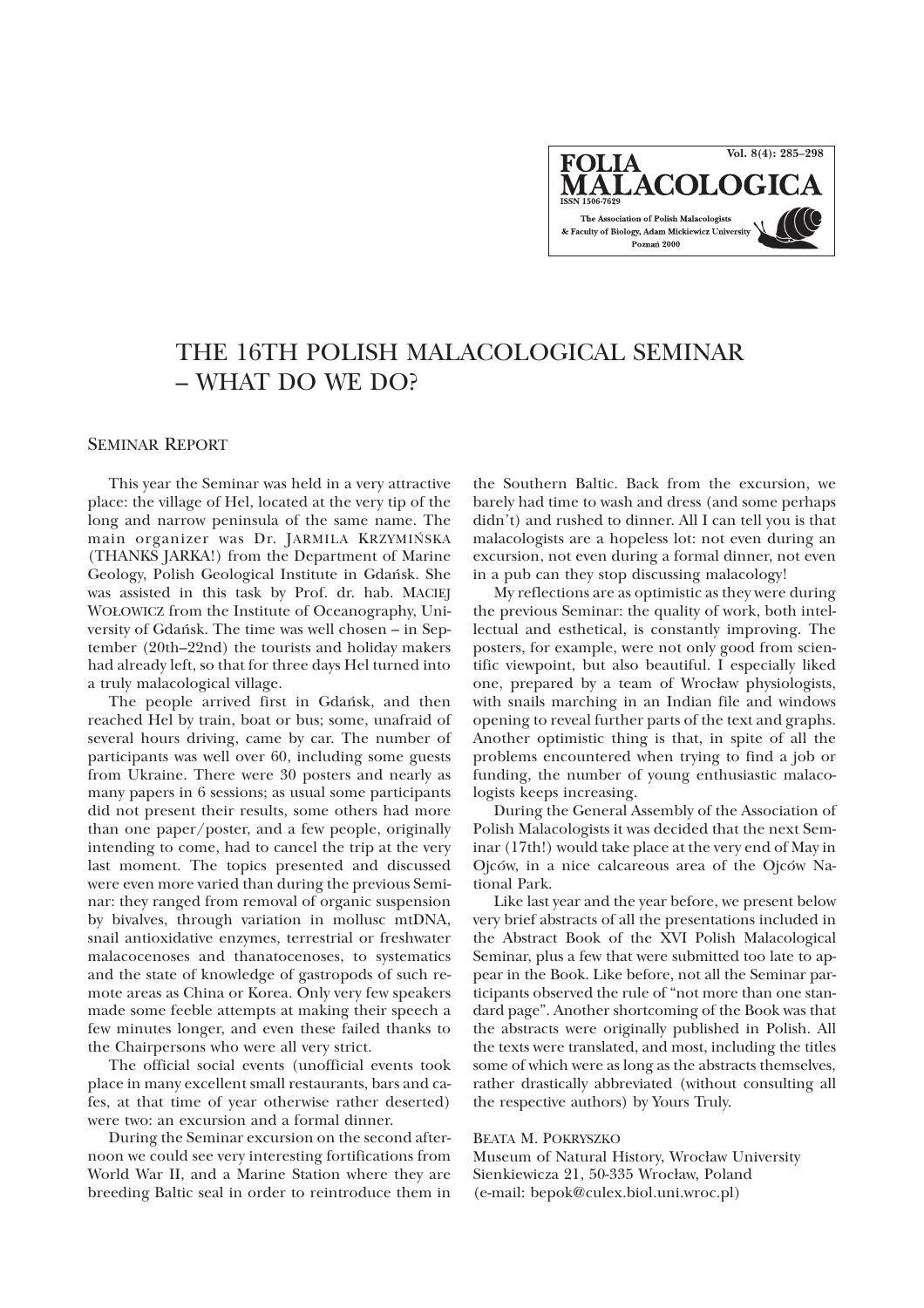# ABSTRACTS OF THE 16th POLISH MALACOLOGICAL SEMINAR, HEL 2000

# SHELL THANATOCENOSES OF THE PRADNIK STREAM VALLEY IN THE OJCÓW NATIONAL PARK

### STEFAN W. ALEXANDROWICZ

Katedra Stratygrafii i Geologii Regionalnej, Akademia Górniczo-Hutnicza, Kraków

Rich thanatocenoses, accumulated during a flood of 1996, were found in the upper section of the Prądnik stream valley in the Ojców National Park. They include over 18.5 thousand shells of 79 taxa, 19 species not recorded from the Park previously. *Carychium tridentatum*, *Vitrea crystallina* and *Vallonia pulchella* dominate in the assemblages. Among the ecological groups, forest species are the most numerous, while with respect to specimens the proportion of shade-loving, mesophile and open-habitat snails is roughly equal. Snails of the latter group are the most abundant in Sułoszowa while the first group is abundantly represented in Prądnik Ojcowski and Prądnik Korzkiewski, thus reflecting the varied degree of afforestation along the valley. Compared to subfossil faunae, the thanatocenoses have a greater proportion of shade-loving snails which is associated with progressive afforestation of the slopes within the last 50 years. The malacofauna of the Ojców National Park includes 99 taxa, of these 75 species of terrestrial snails, 14 slug species and 10 water molluscs; 11 species found in the thanatocenoses were not previously recorded from the area.

### MALACOFAUNA OF HOLOCENE RIVER DEPOSITS IN THE REGION OF BUSKO ZDRÓJ

#### WITOLD PAWE£ ALEXANDROWICZ

Katedra Stratygrafii i Geologii Regionalnej, Akademia Górniczo-Hutnicza, Kraków

Five profiles of late Quaternary river and marsh deposits from a terrace of a stream flowing across Busko Zdrój were analysed; 20 samples contained mollusc shells. The fauna shows a low proportion of shade- -loving species, open-habitat snails being an essential component of the assemblage; snails preferring high humidity habitats dominate. Based on the malacocenosis, it is possible to reconstruct habitat changes within the last 4,000 years.

# THE EFFECT OF ANCIENT MINING ON MOLLUSC SPECIES DIVERSITY IN THE ŚWIĘTOKRZYSKIE MTS

### JADWIGA BARGA-WIECŁAWSKA

Zakład Zoologii, Instytut Biologii, Wyższa Szkoła Pedagogiczna, Kielce

Traces of human activity in the Świętokrzyskie Mts date back to the middle Palaeolithic period; mainly silica was exploited there. Areas of ancient mining have been very well preserved in Rydno, Krzemionki Opatowskie, Borownia and Korycizna. Malacofauna was studied quantitatively at 20 localities, on the background of pedological and phytosociological data. The habitats are of mosaic character as a result of transformations by mining. Snail species were found to be associated with habitat conditions resulting from the method of exploitation, ranging from open-cast to shaft mining. Twenty two species were found in Krzemionki, *Cochlicopa lubricella* being common; *Perforatella incarnata* was the most abundant of shade-loving species. Fifteen species were recorded from Borownia, with the dominant *Aegopinella pura* and numerous *Bradybaena fruticum*. In Korycizna only 4 species were found sporadically; Rydno, with its pine forest, harbours only 3 species.

# BIOLOGICAL PROPERTIES OF SPERMATOZOA OF *DREISSENA POLYMORPHA*

JOANNA BIAŁKOWSKA<sup>1</sup>, WIESŁAW DEMIANOWICZ<sup>2</sup>, JAN GŁOGOWSKI<sup>1</sup>

1Katedra Ekologii Ewolucyjnej, Uniwersytet Warmiñsko-Mazurski, Olsztyn <sup>2</sup>Instytut Rozrodu Zwierząt i Badań Żywności PAN, Olsztyn

Individuals of the zebra mussel were caught in April 2000 in one of the lakes (Ślesińskie lake) of the Konin heated system, kept in aquaria at 12–15°C and fed with *Chlorella* sp. Gamets were obtained through stimulation with 0.5 mM serotonin. Various staining methods were applied in order to determine liability to staining, viability in various conditions and factors affecting mobility (a combination of two fluorochromes SYBR-14 and propidin iodide (PI), lectin-marked fluorochrome FITC, nigrosin-eosin complex). Attempt at fertilizing the ova with fresh spermatozoa was also made. The staining methods applied made it possible to study the morphology of the spermatozoa, and to estimate their quality. Estimating mobility under the effect of inhibitors, sensitivity to various salt concentrations and temperatures will make it possible to determine optimum conditions for fertilisation; in spite of its expansion abilities the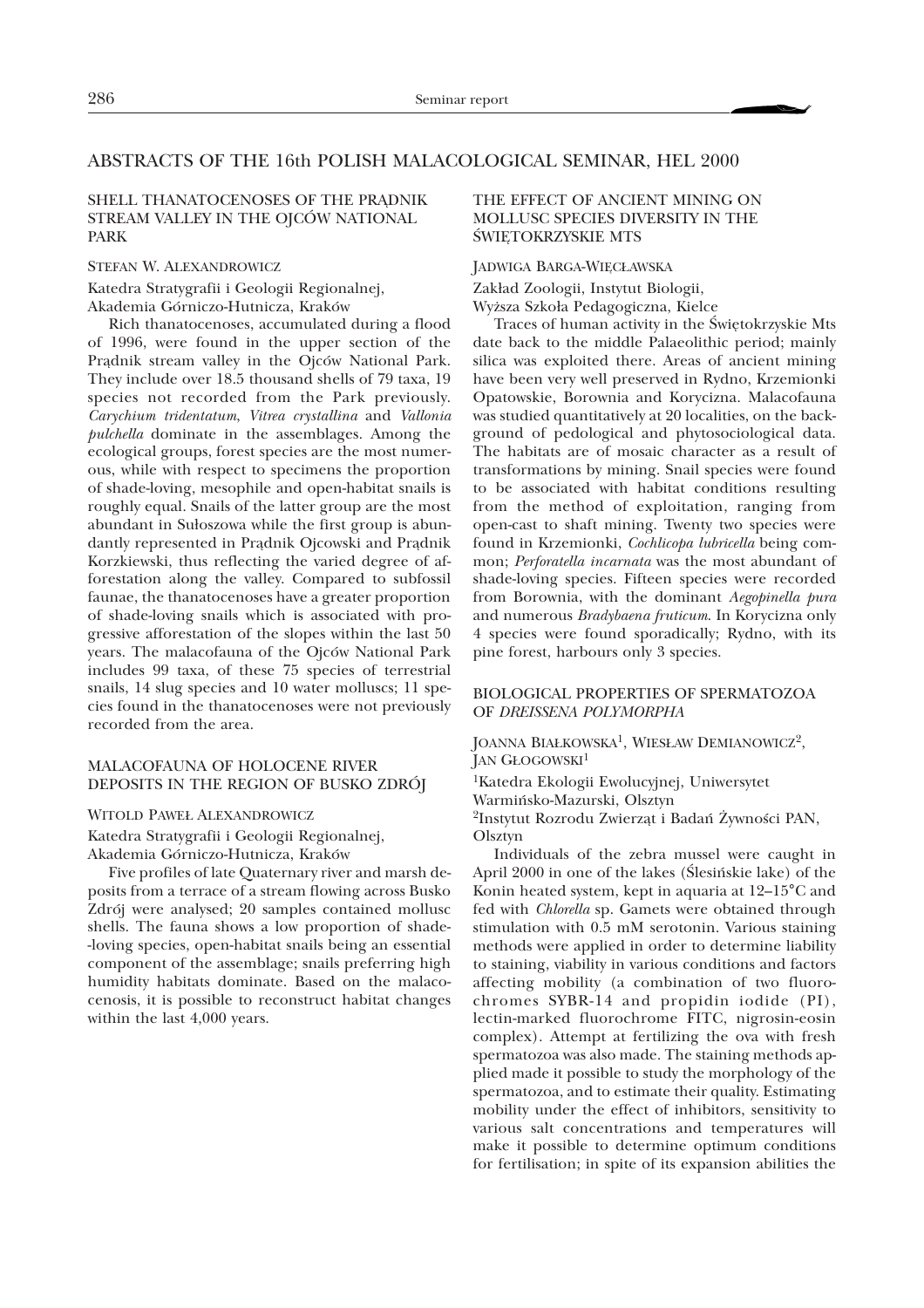**CC** 

zebra mussel is sensitive to an array of habitat factors, especially physico-chemical properties of water.

### HOLOCENE MOLLUSC ASSEMBLAGES IN THE DEPOSITS OF THE GULF OF SZCZECIN

RYSZARD K. BORÓWKA1, BRYGIDA WAWRZYNIAK-WYDROWSKA2, ROBERT WOZIŃSKI<sup>1</sup> <sup>1</sup>Zakład Geologii i Paleogeografii, <sup>2</sup>Zakład Paleooceanologii, Instytut Nauk o Morzu, Uniwersytet Szczeciñski, Szczecin

Malacological and biometrical analysis was based on 8 samples from various parts of the Gulf of Szczecin. The results made it possible to observe traces of Littorina transgression (younger Atlanticum); the transgression phases correspond to late Littorina and post-Littorina phases determined by WOJCIECHOWSKI in the lowland Nizina Gardzieñsko- -£ebska. Palaeoecological conditions were identified, with division into limnic and lagoon-marine habitats with their associated mollusc-bearing deposits. Biometrical analysis of *Cardium glaucum* revealed a dominance of specimens 12–18 mm long, 10–16 mm high and with shell valves 4–6 mm thick; the population was probably autochthonous. The results can be correlated with similar associations in other parts of the Baltic and provide information on palaeohaline conditions.

### EXPANSION OF *DREISSENA POLYMORPHA* IN THE LOWER ODRA RIVER VALLEY

RYSZARD K. BORÓWKA1, BRYGIDA WAWRZYNIAK-WYDROWSKA2, ANDRZEJ WITKOWSKI<sup>2</sup>, ROBERT WOZIŃSKI<sup>1</sup> <sup>1</sup>Zakład Geologii i Paleogeografii, <sup>2</sup>Zakład Paleooceanologii, Instytut Nauk o Morzu, Uniwersytet Szczeciñski, Szczecin

*Dreissena polymorpha* is the most frequent species in the waters of the Gulf of Szczecin and the lake Dąbie. It is commonly assumed that this Pontic species appeared in C Europe as late as in the 18th and 19th c., some data, however, suggest its earlier appearance. New observations indicate the presence of an older population of the zebra mussel in the studied area; its traces were found in a few samples of the bottom deposits of the Gulf of Szczecin. The recent population is a part of the freshwater malacocenosis, the old population is accompanied by marine and brackish- -water species. Though in this case it can be suspected that the shells have been re-deposited from younger strata, in the Gulf of Pomerania the older population was found within a residual shell bed below two strata of marine deposits.

# THE EFFECT OF EXPANSION OF *POTAMOPYRGUS ANTIPODARUM* ON NATIVE MOLLUSCS OF THE WIGRY NATIONAL PARK

#### TOMASZ BRZEZIÑSKI

Zakład Hydrobiologii, Instytut Zoologii, Uniwersytet Warszawski, Warszawa

Depending on surface area, from 1 to 20 sites were selected at each of 24 studied lakes. In the Wigry lake *Potamopyrgus antipodarum* was dominant (up to 95% molluscs), in the remaining lakes it constituted 4–48%. There was no correlation between the number of mollusc species and the density of *P. antipodarum*. The mollusc species diversity in the lake Wigry decreased twice between 1986 and 1997/98 which may result from eutrophication or a competitive exclusion of native species by *P. antipodarum*, suggested in the literature. The index of species diversity PIE calculated for the malacofauna with exclusion of *P. antipodarum* was positively correlated with the density of *P. antipodarum*, as was the density of some species. In the laboratory *Theodoxus fluviatilis* was the only species whose viability decreased in the presence of *P. antipodarum*. It is thus doubtful if the latter is responsible for the impoverishment of the native malacofauna; it is not excluded that in water bodies under anthropopressure it occupies a niche unused or abandoned by native species.

# WHY ARE GROWTH CURVES OF THE ZEBRA MUSSEL DIFFERENT?

MARCIN CZARNOŁĘSKI<sup>1</sup>, JAN KOZŁOWSKI<sup>1</sup>, ANNA STAÑCZYKOWSKA-PIOTROWSKA2, KRZYSZTOF LEWANDOWSKI3 <sup>1</sup>Instytut Nauk o Środowisku, Uniwersytet Jagielloñski, Kraków

<sup>2</sup>Katedra Ekologii i Ochrony Środowiska, Akademia Podlaska, Siedlce

<sup>3</sup>Instytut Ekologii PAN, Dziekanów Leśny

Data from various populations of *Dreissena* polymorpha were used to estimate individual growth curves, mortality and production conditions in the populations, as well as relationships between these parameters. Then, with an optimization model, we generated populations of organisms of optimum energy balance under randomly designed production and mortality conditions. Relationships between the parameters of the optimized organisms and the actual mussel populations are compatible, suggesting that the zebra mussel divides its resources between growth and reproduction. In this context, the considerable diversification of life histories during the colonisation of Europe and N America (200 and 14 years, respectively) may result from a rapid microevolution or from an adaptive phenotypic plasticity.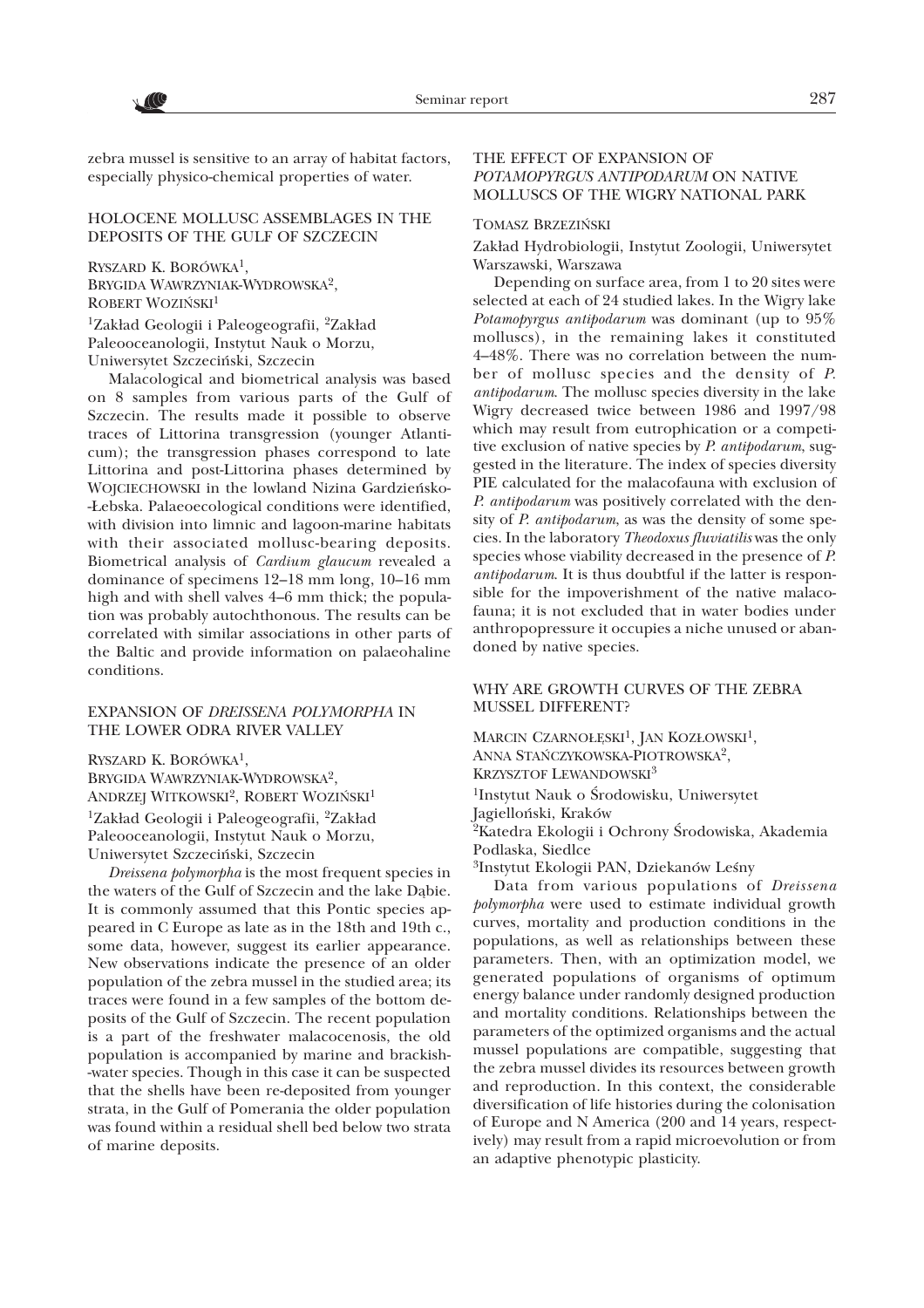# *DEROCERAS LAEVE* – A PEST OF GREENHOUSE PLANTS

#### EWA G. DANKOWSKA

Katedra Metod Ochrony Roślin, Akademia Rolnicza, Poznañ

Slugs are among the most serious greenhouse pests. They damage all plant organs and can transmit spores of fungi. *Deroceras laeve* is among the most frequent greenhouse slugs. Since it inhabits a variety of humid habitats, it gets to greenhouses with unprocessed peat. Under high-humidity conditions and with abundant food, being able to reproduce uniparentally and having no natural enemies, it lays eggs throughout the year and feeds on various plant species causing considerable damage. It can be supposed that, with increasing use of pesticides, the slug has evolved resistant biotypes. Biology of *D. laeve*, its importance as pest and control methods are also discussed.

#### WHAT IS THE SMALLEST SIZE OF MATURE FEMALE *DREISSENA POLYMORPHA*?

#### JÓZEF DOMAGA£A, DANUTA £ÊCZYÑSKA

Katedra Zoologii Ogólnej, Uniwersytet Szczeciñski, Szczecin

The material came from the Odra river, vicinity of Dziewoklicz. Young zebra mussels, less than 10 mm long (minimum length 5 mm) were measured, weighed and their gonads examined with standard histological methods. In May females 6 mm long contained oocytes at all development stages; the situation was the same in females exceeding 10 mm. The gonad development stage was estimated as stage four. In June and July the gonads of young mussels also contained all stages of oocyte development, the diameter of  $f_4$  oocytes exceeding 40  $\mu$ m. In these months the maturity peak was reached. In the autumn  $f_4$  oocytes were less numerous. The gonads of the smallest available females developed like those of specimens exceeding 10 mm. Probably all the females reach maturity in their first season of life. The minimum shell size of a mature female is 5 mm.

# THE EFFECT OF FLUORIDES ON THE ENERGY BALANCE OF *HELIX ASPERSA MAXIMA*, BASED ON ANALYSIS OF PURINE DERIVATIVES IN SOFT PARTS

# MONIKA EWA DWOJAK, K. SAFRANOW, Z. MACHOY Zakład Biochemii i Chemii,

Pomorska Akademia Medyczna, Szczecin

Toxic effect of fluorine on plants, animals and humans is among the greatest environmental problems. One of its main mechanisms is binding magnesium ions into inactive magnesium-fluorine-phosphate

complexes, resulting in e.g. inhibition of magnesium-dependent enzymes or limited ATP synthesis. Purines were determined in eggs and muscles of active and hibernating *Helix aspersa maxima*. The content of purine derivatives was determined with liquid chromatography, fluoride content with gas chromatography. The quantitatively prevailing purine was AMP (over 90% all purines in eggs, 40% in young and 50% in adult snails); the content of UA, IMP, ADP and Xan varied considerably between the age classes; no detectable quantities of GTP, GDP and ADP were found in any group. The mean EC (energy charge) values were 0.016 (egg), 0.16 (young) and 0.17 (adult). The viability decreased with increasing fluoride content.

# *HELIX POMATIA* – PROTECTION AND EXPLOITATION IN THE MA£OPOLSKA REGION

ANNA DYDUCH-FALNIOWSKA,

M. MAKOMASKA-JUCHIEWICZ,

J. PERZANOWSKA-SUCHARSKA, S. TWOREK, K. ZAJĄC

Instytut Ochrony Przyrody PAN, Kraków

Distribution and habitat requirements of *Helix pomatia* were studied in the Małopolska region in 1997–1999. Cluster analysis was applied in order to trace the dependence between the occurrence of the snailand the habitat factors: type of habitat, its natural versus transformed character, humidity, vegetation, soil, mosaic structure. The snail occurs more often in anthropogenic habitats located in areas of mosaic character. Morphometric analysis revealed that individuals from suburban areas were smaller; there was also a relation between the shell and habitat humidity. The analysis suggests that the critical size for the Roman snail collecting should be verified. The results will provide a basis for a local strategy for management of Roman snail resources.

# COMPARATIVE STUDIES ON ANTIOXIDATIVE ENZYMES IN *HELIX ASPERSA* AND *POMACEA BRIDGESI*

DARIA DZIEWULSKA-SZWAJKOWSKA, MAŁGORZATA ŁOZIŃSKA-GARBSKA, ANDRZEJ DŻUGAJ Zakład Fizjologii Zwierząt, Instytut Zoologii, Uniwersytet Wroc³awski, Wroc³aw

Besides E and C vitamins and B-carotene, antioxidative function is played by some enzymes. The study was aimed at detecting antioxidative enzymes and determining their physiological role in terrestrial *Helix aspersa* and aquatic *Pomacea bridgesi*. The activity of glucose-6-phosphate dehydrogenase (EC 1.1.1.49) (G6PDH), catalase (EC 1.11.1.6) (CAT), glutathione peroxidase (EC 1.11.1.9) (GSH-Px) and glutathione reductase (EC 1.6.4.2) (GSSGR) was determined in the haemolymph, hepatopancreas and foot muscle.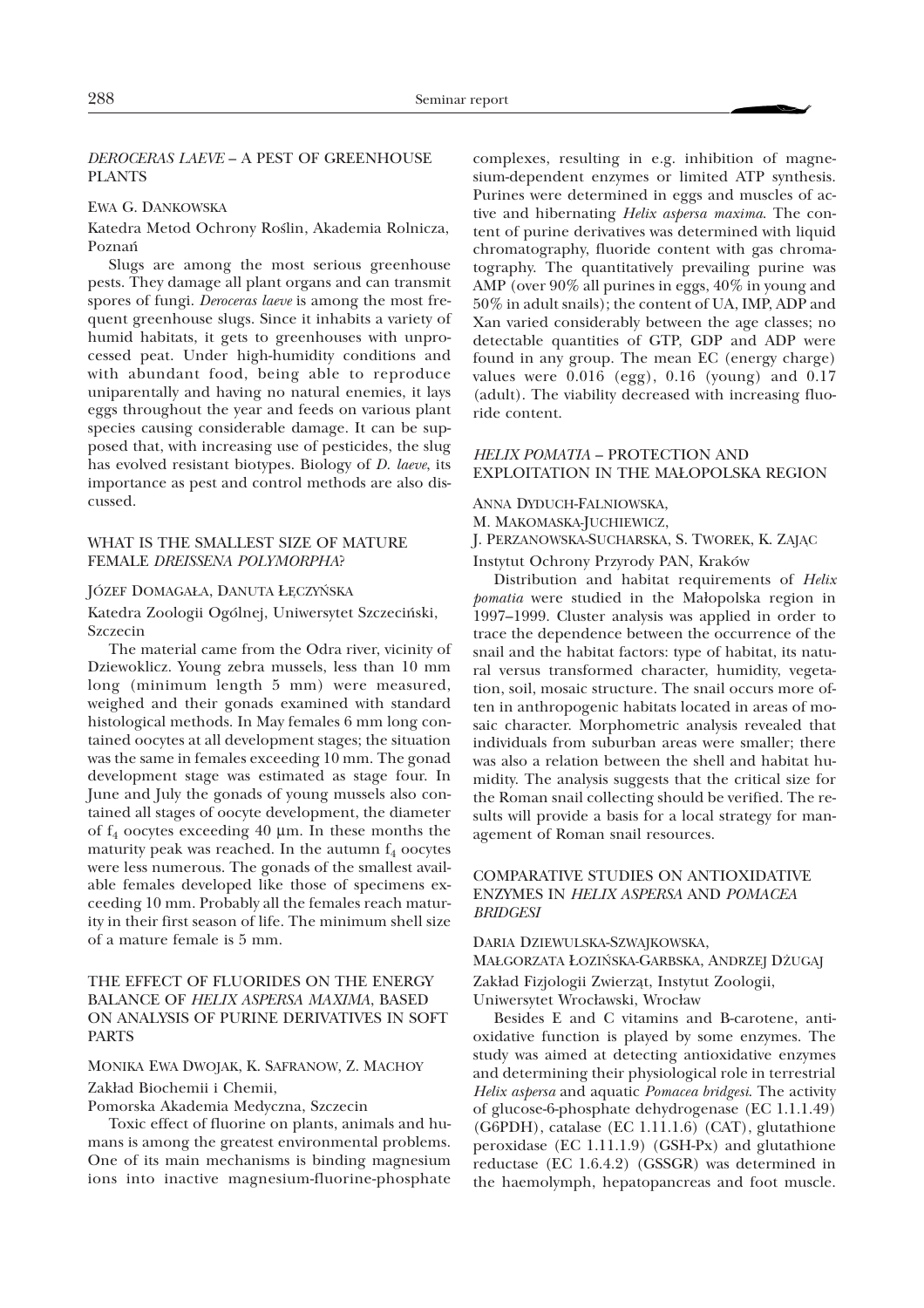The respective values in the land snail are: hepatopancreas GSH-Px 0.373 U/g, CAT 0.404 U/g, GSSGR 1.050 U/g, G6PDH 0.192 U/g, foot muscle GSH-Px 1.226 U/g, CAT 0.150 U/g, GSSGR 0.398 U/g, G6PDH 0.255 U/g, haemolymph GSH-Px 0.246 U/g, CAT 0.088 U/g, GSSGR not detected, G6PDH not detected; in the aquatic snail: hepatopancreas GSH-Px not detected, CAT not detected, GSSGR  $0.754$  U/g, G6PDH 0.095 U/g, foot muscle GSH-Px not detected, CAT not detected, GSSGR 0.499 U/g, G6PDH 0.230 U/g, haemolymph GSH-Px 0.248 U/g, CAT 0.080 U/g, GSSGR 0.312 U/g, G6PDH not detected. The much higher activity of antioxidative enzymes in the land snail is probably associated with the higher quantity of free radicals in terrestrial environment.

#### THE ROLE OF SNAILS IN TRANSMISSION OF A TEMATODE *ALARIA ALATA*

BARBARA GRYGON-FRANCKIEWICZ<sup>1</sup>, ELŻBIETA ŻBIKOWSKA<sup>1</sup>, RYSZARD WÓJCIK<sup>2</sup> <sup>1</sup>Zakład Zoologii Bezkręgowców, Instytut Biologii Ogólnej i Molekularnej, Uniwersytet Mikołaja Kopernika, Toruń <sup>2</sup>Zakład Higieny Weterynaryjnej, Pracownia Parazytologiczna, Toruñ

Snails are often intermediate hosts of various species of digenetic trematodes. *Planorbis planorbis* and *Anisus vortex* are the first intermediate hosts of *Alaria alata* (order Strigeida), the wild boar being its parathenic host. The studies, conducted in the vicinity of Toruñ in 1999 and 2000, were aimed at determining the extensity and intensity of invasion of *P. planorbis, A. vortex* and another intermediate host – frog *Rana terrestris*. The material was collected from a marshy area – a refuge of the infected boars. In the autumn 1999, 30% examined snails were infected with furcocercariae while in the case of frogs the extensity was 67%. In the spring 2000, 100% snails were infected with furcocercariae, the mean intensity being ca. 500 larvae. The high intensity of infection of the first intermediate host and an easy access of the second intermediate host to it are important in transmitting the parasite among the ultimate and parathenic hosts.

## *VIVIPARUS VIVIPARUS* – A SNAIL ON THE BORDER OF K AND R STRATEGIES

# BEATA JAKUBIK

Katedra Ekologii i Ochrony Środowiska, Akademia Podlaska, Siedlce

Reproduction (mean number of embryos per female and percentage of gravid females) of *Viviparus viviparus* was studied during five years at selected localities of the Zegrzyñski reservoir and lowermost sec-

tion of its tributary rivers. The number of embryos was the lowest in April, the highest in summer and gradually decreased in the autumn, but in November it was still twice higher than in the spring; the differences indicate that "giving birth" to the embryos starts earlier than in April. The higher percentage of gravid females in the spring compared to autumn, together with the generally higher number of snails and higher percentage of females, testifies to their lower mortality in the winter. Comparison of reproduction in the studied habitats reveals great differences in the number of embryos. The high fertility, quick reproduction and high rate of spatial expansion are features of r-strategists, while inhabiting stable environments, and producing few large young combined with parental care are typical of K-strategists. *V. viviparus* displays K rather than r strategy, like most other freshwater snails.

# MOLLUSCS OF THE LOWER SECTION OF THE ODRA RIVER VALLEY

#### DARIUSZ JANICKI

Katedra Zoologii Bezkrêgowców i Limnologii, Uniwersytet Szczeciñski, Szczecin

Information on the malacofauna of the lowermost section of the Odra River valley is very scanty. The study area included the landscape park of the Lower Odra River valley. It is a specific complex of oxbows, stagnant water bodies and water courses connecting both beds of the Odra River, of different flow speed. The conditions provide a mosaic of habitats. Twenty four mollusc species have been recorded during preliminary studies (1999): 11 bivalves and 13 snails. Two of the species are legally protected: *Anodonta cygnea* and *Unio pictorum*, five are threatened with extinction: *Sphaerium rivicola*, *Pisidium pulchellum*, *Viviparus viviparus*, *Valvata pulchella* and *Lymnaea glabra*.

# INTRA- AND INTERSPECIFIC VARIATION IN PHOSPHORUS CONCENTRATION IN SELECTED MOLLUSC SPECIES OF THE ZEGRZYÑSKI RESERVOIR

#### EWA JURKIEWICZ-KARNKOWSKA

Katedra Ekologii i Ochrony Środowiska, Akademia Podlaska, Siedlce

The Zegrzyñski reservoir is characterized by a high trophy, the bottom sediments being very rich in phosphorus. The objective of the study was determination and comparison of the mean phosphorus content in shells and soft parts of molluscs (*Viviparus viviparus*, *Lymnaea stagnalis*, *L. peregra*, *Dreissena polymorpha*, *Anodonta anatina* and *A. cygnea*), as well as analysis of its intraspecific spatio-temporal variation. The molluscs were collected in 1997–1999 in various parts of the reservoir. The mean phosphorus content in the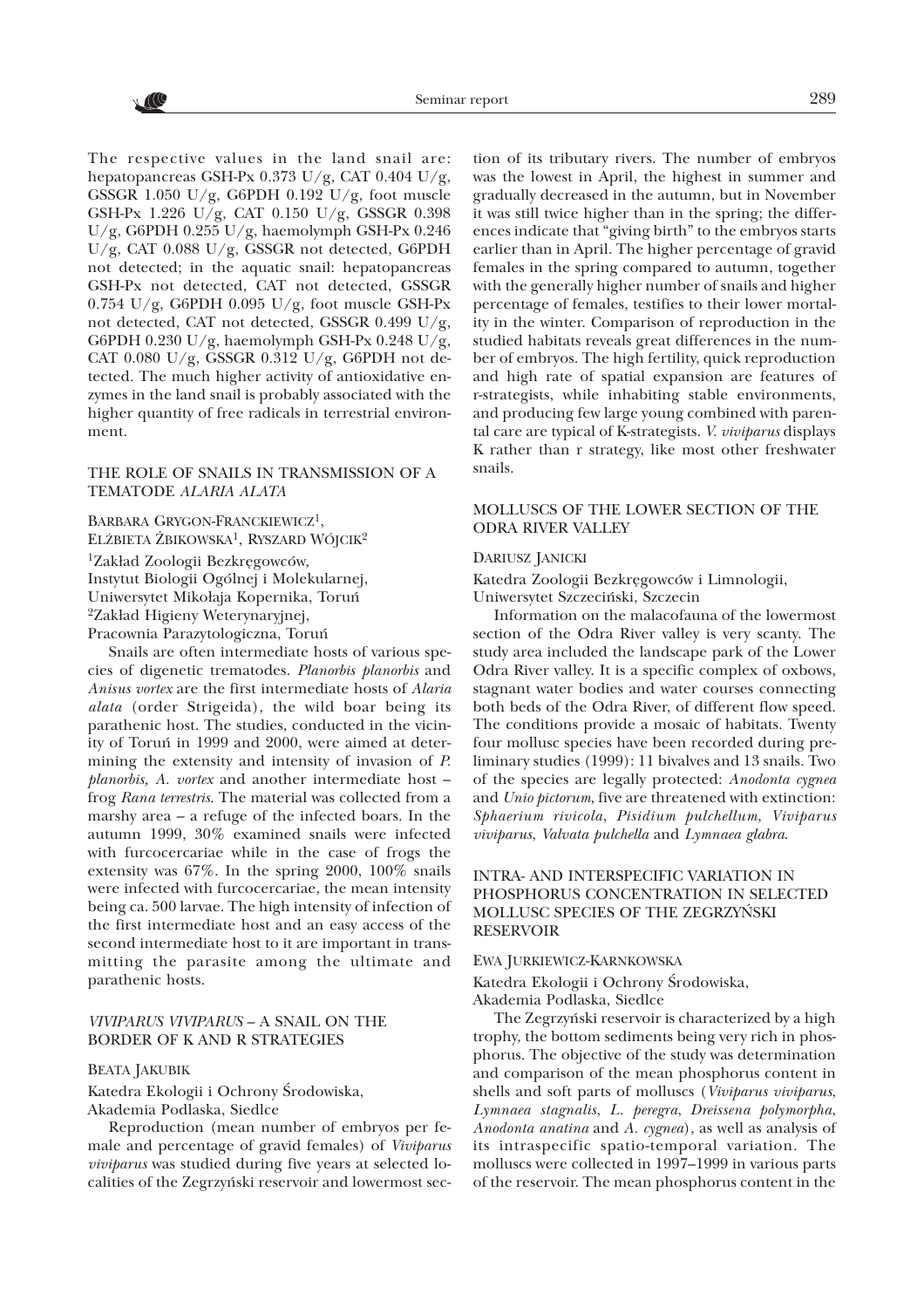soft parts ranged from 0.63% (*V. viviparus*) to 2.68% dry weight (*A. cygnea*). In most cases interspecific differences were statistically significant. Shells contained much less phosphorus (its content was lower by at least an order of magnitude) and its content was similar between species. In the dominant molluscs of the reservoir: *V. viviparus* and *D. polymorpha*, the phosphorus content increased with the size. Spatio-temporal variation of the content was rather slight.

# MITOCHONDRIAL DNA TRANSMISSION IN THE HYBRIDIZATION AND INTROGRESSION ZONE OF *MYTILUS EDULIS* AND *M. TROSSULUS* IN THE BALTIC AND DANISH STRAITS

#### TOMASZ KIJEWSKI, ROMAN WENNE

Centrum Biologii Morza, PAN, Gdynia

Mytilid bivalves display a unique mode of mitochondrial heredity. Of two different kinds of mitochondrial DNA (mtDNA), one is transmitted to the progeny by females (F genome), the other is present only in males and inherited only by male progeny (M genome). In the Baltic populations of *M. trossulus* the male genome is absent, but it is common in populations of *M. edulis* from the North Sea. Our studies with RFLP method revealed phylogenetic relationships and differentiation in the regions ND2 and COIII. Seven samples (347 specimens) representing populations from the hybridization zone of *M. trossulus* and *M. edulis* were examined. Size variation was found in the main non-coding region of mtDNA. M genome was sporadic in populations from the Swedish coast, western part of the Baltic.

#### MOLLUSCS OF LITTORAL, SUBLITTORAL AND PROFUNDAL ZONES OF THE LAKE HAÑCZA

# ANDRZEJ KO£ODZIEJCZYK, BEATA BINEK

Zakład Hydrobiologii, Instytut Zoologii, Uniwersytet Warszawski, Warszawa

Studies on molluscs of an oligotrophic lake Hañcza, started in 1999, include littoral (meadows of Characeae), and bottom sediments of sublittoral and profundalto the depth of ca. 100 m. *Dreissena polymorpha* is the most abundant species on both stony bottom and Characeae, as well as on the bottom sediments to the depth of 12–13 m. Below that depth only sphaeriids are present. Larger size of the zebra mussel in the wave-exposed zone may indicate a migration direction reverse to that commonly observed. *D. polymorpha* penetrates also the Czarna Hañcza river, up to ca. 100 m from the lake. The presence of a rare post-glacial relict *Marstoniopsis scholtzi* has been confirmed, and *Lymnaea glutinosa*, not found previously, has been recorded. Single shells of *Potamopyrgus antipodarum* have been found in the shallow littoral. The current studies focus on the significance of par-

ticular species of Characeae as substratum for molluscs, use of stony shallow littoral by particular mollusc species and testing the possibility of mutual penetration of the river and lake malacofauna.

#### MOLLUSCS OF THE LIWIEC RIVER

#### MA£GORZATA KORYCIÑSKA

Katedra Ekologii i Ochrony Środowiska,

Akademia Podlaska, Siedlce

Twelve collecting localities were evenly distributed along the Liwiec river, a left tributary to the Bug river. Eleven snail species (*Valvata piscinalis, Bithynia tentaculata, Lymnaea auricularia, L. glutinosa, L. occulta, L. peregra, L. stagnalis, Planorbis planorbis, Anisus contortus, A. vortex, Planorbarius corneus*), 3 unionid bivalves (*Unio tumidus, U. pictorum, Anodonta anatina*) and 2 sphaeriid genera (*Sphaerium* and *Pisidium*) were recorded. The density of molluscs and the number of species varied: in the upper and lower sections there were 2-7 snail species compared to 1-3 in the mid section. Bivalves were present in the upper and lower section. The mean densities in the upper and lower sections were  $1-13$  indiv./ $m^2$  compared to the mid section  $(0.5-1 \text{ indiv.}/\text{m}^2)$ . The reason for the poverty of the malacofauna in the mid section of the river is the load of insufficiently purified sewage from the Siedlce sewage-treamtment plant. The unregulated river is still capable of self-purification which is evidenced by the rich malacofauna of its lower section.

#### DIURNAL ACTIVITY OF *ARION LUSITANICUS*

#### JAN KOZ£OWSKI

#### Instytut Ochrony Roślin, Poznań

Diurnal activity of *Arion lusitanicus* was studied under field (Wysoka nr. £añcut, E Poland, June 1998) and laboratory conditions (day  $21^{\circ}$ C, night  $16^{\circ}$ C, RH 95–98%, 15 hrs daylight). The activity of the slug was found to depend on the time of day (light intensity) and weather; when the weather is rainy and air humidity high, most slugs are active also during the day; during sunny and dry weather they seek shelter. The slugs leave their shelters 3 hrs before sunset, the full activity starting after sunset. During dry and sunny weather the activity of most slugs lasts 12 hrs. In the laboratory the slugs were the most active in the third hour of night. The activity was maintained during the whole dark period and the first 2–4 hours of the light period. The rest:activity time ratio was 1:1, at day:night ratio of 5:3.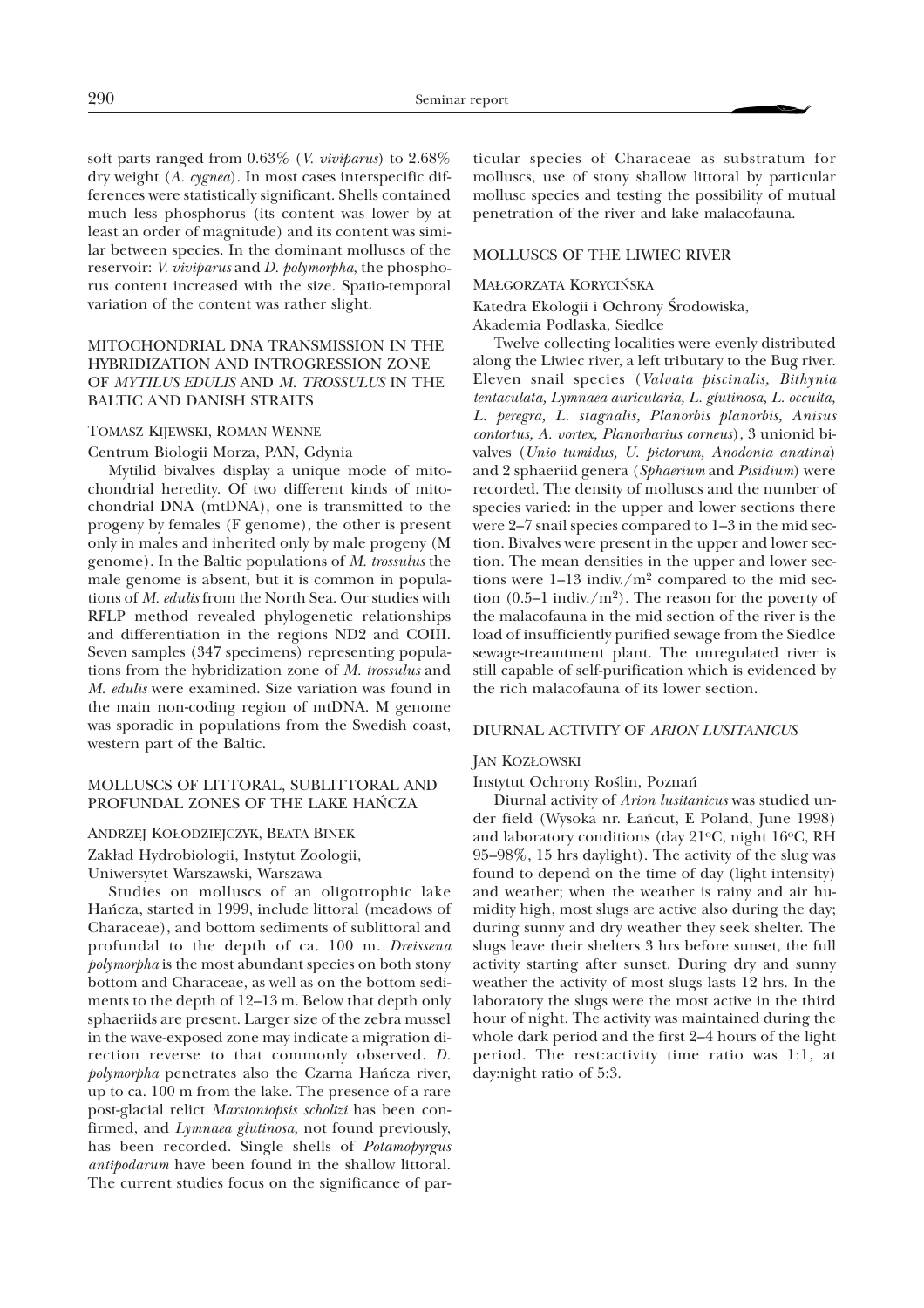**ACC** 

# A CHINESE BIVALVE *ANODONTA WOODIANA* IN THE KONIN LAKES: DISTRIBUTION, STRUCTURE AND SUSPENSION REMOVAL

A. KRASZEWSKI<sup>1</sup>, A. PROTASOV<sup>2</sup>, O. SINICYNA<sup>2</sup>, B. ZDANOWSKI<sup>1</sup>

1Katedra Ekologii Ewolucyjnej, Instytut Rybactwa Śródlądowego, Uniwersytet Warmińsko-Mazurski, Olsztyn

2Instytut Hydrobiologii, Ukraiñska Akademia Nauk, Kijów

The system of Konin lakes, affected by water heating, retention and pollution, is inhabited, among others, by a Chinese bivalve *Anodonta woodiana*, introduced from Hungary with fish stocking material. The distribution and morphology of the species were studied in the vegetation season 1999. The species inhabits all zones of the lakes, preferring habitats of considerable water turbulence and fairly high temperature, and constitutes over 70% unionid bivalves. Typical colonies of *A. woodiana* consist of individuals aged 3–5 years; in the lake littoral specimens 80–120 mm long predominate, in moderately heated canals – 100–140 mm, in the warmest – 110–180 mm. The bivalves prefer muddy-sandy bottom at the depth of 1.5–2 m. Their maximum density is 30–60 indiv./ $m^2$ , the maximum biomass being up to 25 kg/m<sup>2</sup>. At a mean suspension concentration of 8.5 mg/l the bivalves remove 2.3 tons suspension per day.

# MAXIMUM SIZE OF *DREISSENA POLYMORPHA* IN POLISH LAKES

KRZYSZTOF LEWANDOWSKI<sup>1</sup>,

ANNA STAÑCZYKOWSKA-PIOTROWSKA2

<sup>1</sup>Instytut Ekologii PAN, Dziekanów Leśny <sup>2</sup>Katedra Ekologii i Ochrony Środowiska,

Akademia Podlaska, Siedlce

The maximum size of *Dresissena polymorpha* reported in the literature is 25–40 mm shell length, 17–23 mm width and 13–18 mm height. Ca. 1,000 empty shells were collected in each of 37 lakes in the Mazurian, Suwałki and Pomeranian lakelands. The maximum length ranged from  $27.0$  (Talty lake) to 39.5 mm (Dłużec lake). The largest shells were found in flow lakes along the Krutynia river (Mazurian lakeland). The smallest mussels were found in strongly polluted and in pure mesotrophic lakes.

### AQUATIC MALACOCENOSES OF WYSOCZYZNA **CIECHANOWSKA**

#### IGA LEWIN

Zakład Hydrobiologii, Uniwersytet Śląski, Katowice

The studies were carried out in 1991–1998 in both running and stagnant waters of Wysoczyzna Ciechanowska (Upper Silesia). Thirty snail species

were found in the studied waters. The most abundant and frequent species in the running waters was *Bithynia tentaculata*. Of the 23 species recorded from the clay pits the most abundant was *Lymnaea stagnalis*. *Ferrissia wautieri* was found in one of anthropogenic reservoirs. The organic matter content in the bottom sediments ranged from 0.43 to 28.44%; no correlation was found between the content and snail density or the number of species. The density was correlated with the number of species, magnesium content, the density of some species decreased with decreasing pH, chlorophyll content and alkalinity.

### GROWTH OF *HELIX ASPERSA* IN LABORATORY **CULTURE**

#### MACIEJ LIGASZEWSKI, ANDRZEJ £YSAK

Zakład Technologii i Ekologii Produkcji Zwierzęcej, Instytut Zootechniki, Balice k. Krakowa

Growth rate, depending on feed preparation technology, kind of mineral supplements, the so called soil preparation and age, was studied in *Helix aspersa aspersa* and *H. aspersa maxima*. The growth rate was found to decrease with age. Access to soil of pH exceeding 7.0, adequate structure and chemical composition resulted in an increased growth rate. Extruded feed resulted in a body mass 1.5–4.9 times higher than unprocessed feed. Siblings kept in different conditions showed very similar coefficients of body mass increase. The time of maturity depended on the age rather than on the body mass.

# REPRODUCTION OF *HELIX POMATIA* IN FARMING CONDITIONS

ZOFIA MACH-PALUSZKIEWICZ, ANDRZEJ £YSAK Zakład Technologii i Ekologii Produkcji Zwierzęcej, Instytut Zootechniki, Balice k. Krakowa

Egg batches of *Helix pomatia,* collected in the park in Balice, were studied in 1998–1999; in 2000 reproduction of the first generation obtained from batches transferred to the laboratory was observed. A total of 225 individually marked snails, aged 2 years, were studied in 2000. The first copulations in the greenhouse took place in the second decade of April, the first eggs were laid at the beginning of May. The egg-laying individuals in June were twice as numerous as in May. The mean number of eggs per batch decreased with progressing season, and the variation in the number of eggs increased; the same tendencies were found for the batch weight while the mean egg mass increased.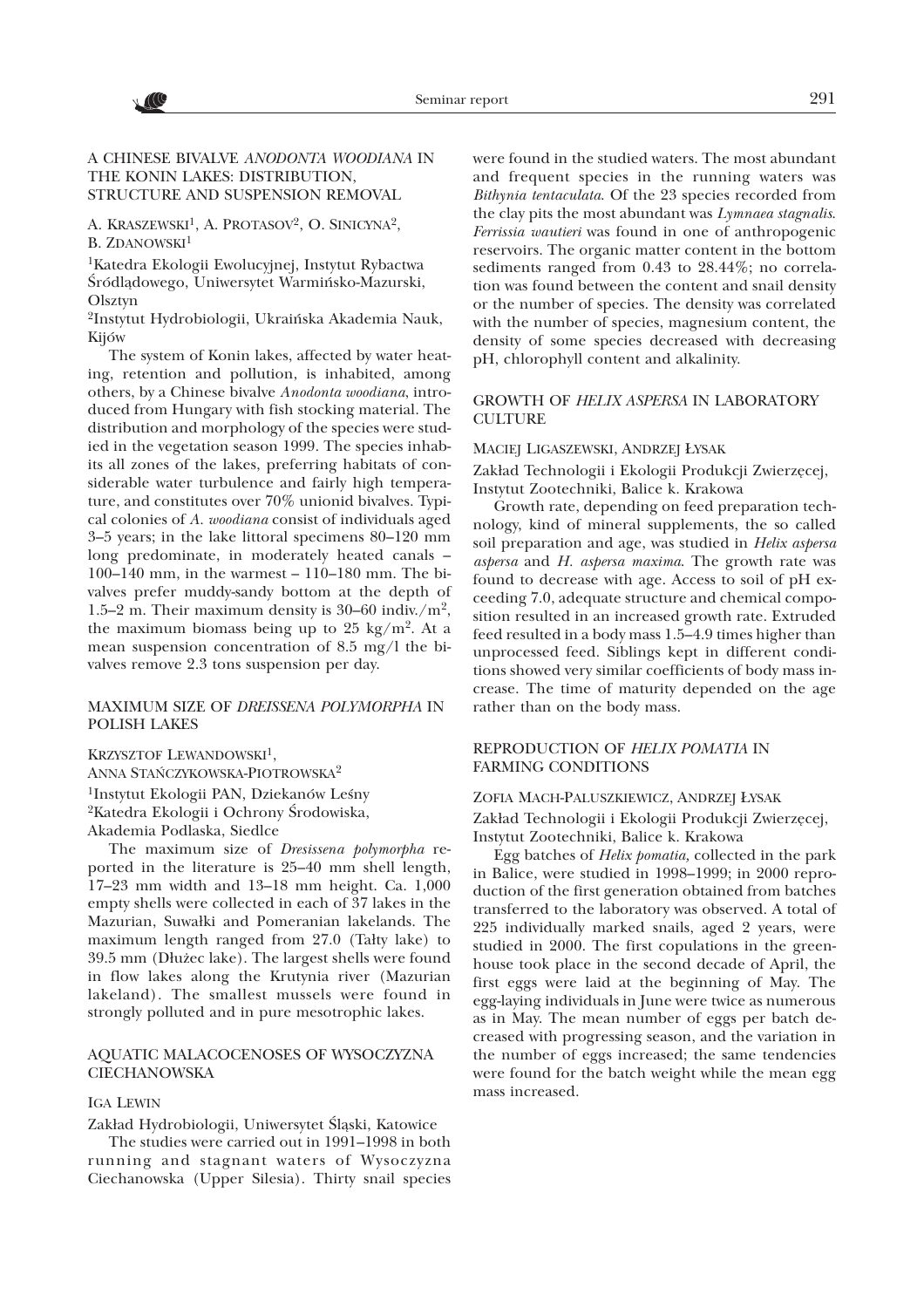### SEASONAL ACTIVITY OF THE GONAD OF *HELICODONTA OBVOLUTA*

#### TOMASZ KRZYSZTOF MALTZ

## Muzeum Przyrodnicze Uniwersytetu Wrocławskiego, Wrocław

Gonads of adult *Helicodonta obvoluta* were histologically examined (Bouin fixative, paraffin sections, haematoxylin and eosin) at monthly intervals, from August 1998 till January 2000. From January till December the number and size of oocytes changed while spermatozoa were numerous throughout the year. Two reproductive peaks (spring and autumn), observed both in the field and in the laboratory, correspond to the maturation of oocytes. The number of oocytes increased in March, in April large vitellogenic oocytes appeared and their number reached its maximum to decrease drastically at the end of June and in July. An analogous situation was observed in the autumn. The intensity of meiotic divisions increased from the end of December till May and from the end of August till October. Both packets of fresh spermatozoa and new generations of growing oocytes appeared in these periods.

### DRAINAGE DITCHES AS HABITAT OF AQUATIC SNAILS

#### AGNIESZKA MICHALIK-KUCHARZ

Zakład Hydrobiologii, Uniwersytet Śląski, Katowice

Because of water level fluctuations, temperature changes and drought periods, drainage ditches do not offer a favourable habitat for molluscs. Fifteen ditches in Upper Silesia were studied in 1996–1999. A total of 34,384 snail specimens were collected, representing 21 species. The most abundant and common were *Planorbis planorbis* and *Radix peregra*. *Potamopyrgus antipodarum* was abundant but rare. Common but scarce species were *Lymnaea stagnalis* and *Gyraulus albus*. An evident rarity was *Ferrissia wautieri*.

### MALACOFAUNA OF THE BRDA RIVER VALLEY NEAR SAPOLNO

### STANIS£AW MYZYK

Sapolno Człuchowskie

An area of 5 km2, located near the village of Sapolno (Pomeranian lakeland) and including a fragment of the Brda River valley, mouth of the river Lipczynka, two lakes, adjacent forests and cultivated fields, was examined with respect to its malacofauna. Of the total of 107 mollusc species recorded, 56 were terrestrialgastropods, 28 aquatic snails and 23 bivalves. Besides common molluscs, *Cochlicopa nitens, Columella aspera, Vertigo alpestris, Euconulus alderi, Lymnaea glutinosa, Unio pictorum, Pisidium hibernicum, P. pesudosphaerium* and *P. pulchellum* were present. In

several thanatocenoses 54 species were found, 48 of these being present in the area also now.

# GROWTH OF SHELL VALVES IN *UNIO PICTORUM* AND *U. TUMIDUS*

#### BOGUMI£ ORZECHOWSKI

Zakład Ekologii i Ochrony Morza,

Wyższa Szkoła Pedagogiczna, Słupsk

Interdependence between the increase of length and weight of two shell valves during ontogeny was studied in *Unio pictorum* and *U. tumidus*. *U. pictorum* (673 left and 651 right valves) came from the lake £ebsko, *U. tumidus* (187 left and 198 right valves) from the lake Sarbsko. In both species initially the growth of the left valve is quicker in terms of weight. In *U. tumidus* about 40 mm long the difference is ca. 300 mg, in shells 63 mm long it disappears and then the right valve grows more quickly. In *U. pictorum* 40 mm long the difference is ca. 240 mg, disappears at 85 mm, and then a reverse tendency is observed.

### SYMBIOCOENOSIS OF *DREISSENA POLYMORPHA* AND *D. BUGENSIS*

#### MYKOLA OVCHARENKO

Instytut Hydrobiologii, Ukraiñska Akademia Nauk, Kijów

Parasitological sections and histological examination included individuals from Ukraine and western Europe. The main components of the mussel symbiocoenoses in Europe are commensal and parasitic protozoans: in the pallial cavity *Conchophthiris acuminatus, Hypocomagalma dreissenae, Ancistrumina limnica* and ciliates of the order Peritricha, in the gills species of *Sphaenophria* (*S. dreissenae, S. naumiana*), in the alimentary canal *Ophryoglena*, in the connective tissue Haplosporidia. Of invertebrates of the pallial cavity nematods, oligochaetes, copepods, dipteran larvae and mites of the genus *Unionicola* were found. Among parasitic invertebrates, trematode metacercariae and adult stages dominated (*Bucephalus polymorphus, Leucochloridiomorpha constantiae, Echinoparyphium echinatoides, Phyllodistomum folium, Aspidogaster* sp.). Of prokaryotic organisms ricketsiae and numerous bacteria were observed.

#### STUDIES ON THE GENUS *ANDREFRANCIA*

#### EWA PAW£OWSKA

Muzeum Przyrodnicze Uniwersytetu Wrocławskiego, Wrocław

The endemic genus *Andrefrancia* is the most speciose and the least studied of the New Caledonian Charopidae. It includes 23 nominal species which can be divided into 6 groups based on shell characters; till now there were no data on their internal structure.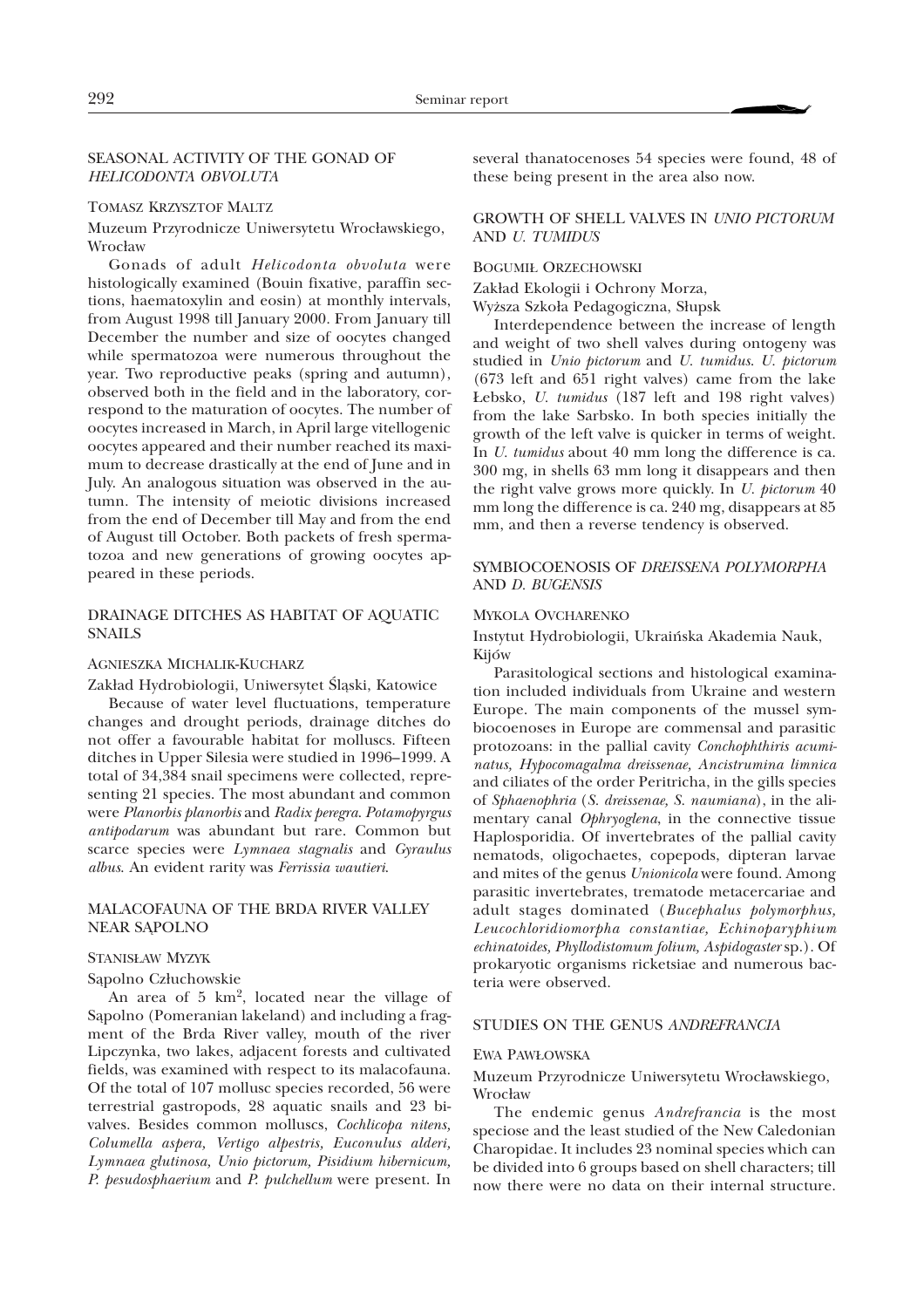The first stage of the studies was an attempt at correlating conchological characters of these provisional groups with their anatomical characters, and the interpretation of their phylogenetic significance. Each of the six species groups differs from the remaining ones in 2 (goups  $II/VI$ ) to 7 (I/V) shell characters; groups I (sinuate lip, gutter-like suture), III (toothed aperture), IV (rib reduction), and V (body whorl keeled) show characteristic features; groups II and VI differ only slightly (shell proportions) and have no clear distinctive features. The reproductive system was examined in selected representatives of each group; it displays the following distinctive characters: group I – epiphallus coiled around penial retractor, mushroom-like structure inside vagina; group II – constricted penis, penial glands present, vas deferens coiled around penial retractor; group III – finger-like process on penis; gorup IV – penis provided with two processes, epiphallus terminally swollen; group V – epiphallus coiled around penial retractor, inside penis additional cone-like structures; group  $VI$  – penis constricted, insertion of penial retractor surrounding base of epiphallus, spermatheca duct provided with a retentor.

## BIVALVE FAUNA OF THE PLANNED MARINE ZONE OF THE S£OWIÑSKI NATIONAL PARK

ZBIGNIEW PIESIK, ZBIGNIEW DOBROWOLSKI

Zakład Ekologii i Ochrony Morza,

Wyższa Szkoła Pedagogiczna, Słupsk

Marine bivalves were studied in 1998 in the littoral zone of the Słowiński National Park. Typical species: *Mytilus edulis, Macoma baltica, Mya arenaria* and *Cardium glaucum* were recorded, the dominant being *M. baltica* (mean density  $6.7$  indiv./m<sup>2</sup>, frequency 40%), the remaining species having a mean density of 1.3 indiv./ $m^2$  and frequency 7–13%. The quantitative poverty of the fauna indicates that in the zone of "moving sands" the bivalves do not find favourable conditions.

# HYDROBIID SNAILS OF THE INNER PART OF THE PUCK BAY

### ALEKSANDRA PIOTROWSKA

Katedra Zoologii Bezkrêgowców i Hydrobiologii, Uniwersytet £ódzki, £ódz

The inner part of the Puck Bay (S Baltic) provides good conditions for mollusc fauna, but recently has undergone pollution and eutrophication. Besides many other mollusc species, it harbours four hydrobiids: *Hydrobia ulvae*, *H. ventrosa*, *H. neglecta* and *Potamopyrgus antipodarum*. The studies based on materials collected in 1969–1971 and 1998–99 indicate that the habitat changes in recent years have not affected the hydrobiid species composition.

### CONCENTRATION OF SELECTED HEAVY METALS AND ORGANIC CARBON IN *DREISSENA POLYMORPHA* AND *VIVIPARUS VIVIPARUS* FROM THE ODRA RIVER ESTUARY

### STANIS£AW PIOTROWSKI

Muzeum Geologiczne, Instytut Nauk o Morzu, Uniwersytet Szczeciñski, Szczecin

The material was collected in April/May 1996 from the Odra River estuary. The concentrations of heavy metals (Cu, Pb, Zn, Co, Cd, As, Hg, Sr) and organic carbon in *Dreissena polymorpha* and *Viviparus viviparus* were generally higher in the soft parts than in the shells, except Sr in *D. polymorpha*, and Co, As, Hg and Sr in *V. viviparus*.

#### MOLLUSCS OF THE ODRA RIVER ESTUARY

### STANIS£AW PIOTROWSKI

Muzeum Geologiczne, Instytut Nauk o Morzu, Uniwersytet Szczeciñski, Szczecin

Molluscs of selected areas in the Odra River estuary were studied in 1988–1995. Forty four species were recorded: *Theodoxus fluviatilis, Viviparus viviparus, V. contectus, Valvata cristata, V. naticina, V. piscinalis, V. pulchella, Hydrobia ulvae, Potamopyrgus antipodarum, Lithoglyphus naticoides, Bithynia leachi, B. tentaculata, Lymnaea auricularia, L. glutinosa, L. peregra, L. stagnalis, Planorbis planorbis, Anisus septemgyratus, Gyraulus albus, G. laevis, Planorbarius corneus, Menetus dilatatus, Ancylus fluviatilis, Acroloxus lacustris, Unio crassus, U. tumidus, U. pictorum, Anodonta anatina, A. cygnea, Pseudanodonta complanata, Dreissena polymorpha, Sphaerium corneum, S. rivicola, S. solidum, Pisidium amnicum, P. casertanum, P. obtusale, P. pseudosphaerium, P. pulchellum, P. subtruncatum, P. supinum, P. henslowanum, P. milium, P. moitessierianum.*

### MOLLUSC SHELL SIZE AND CONCENTRATION OF SELECTED HEAVY METALS AND ORGANIC **CARBON**

#### STANIS£AW PIOTROWSKI

Muzeum Geologiczne, Instytut Nauk o Morzu, Uniwersytet Szczeciñski, Szczecin

Shell size in *Lymnaea stagnalis* and *L. peregra* is statistically significantly ( $p = 0.05$ ) correlated with the concentration of the studied heavy metals (Cu, Co, Pb, Cd, Zn, As, Hg, Sr) and organic carbon. In *Dreissena polymorpha* only at  $p = 0.1$  a correlation was found between the shell length and Sr concentration. The results suggest caution when interpreting monitoring results. Metal concentration may depend on age and maturity of a mollusc, shells of different mass and from different parts of a water body can not be compared directly, the metal concentration may be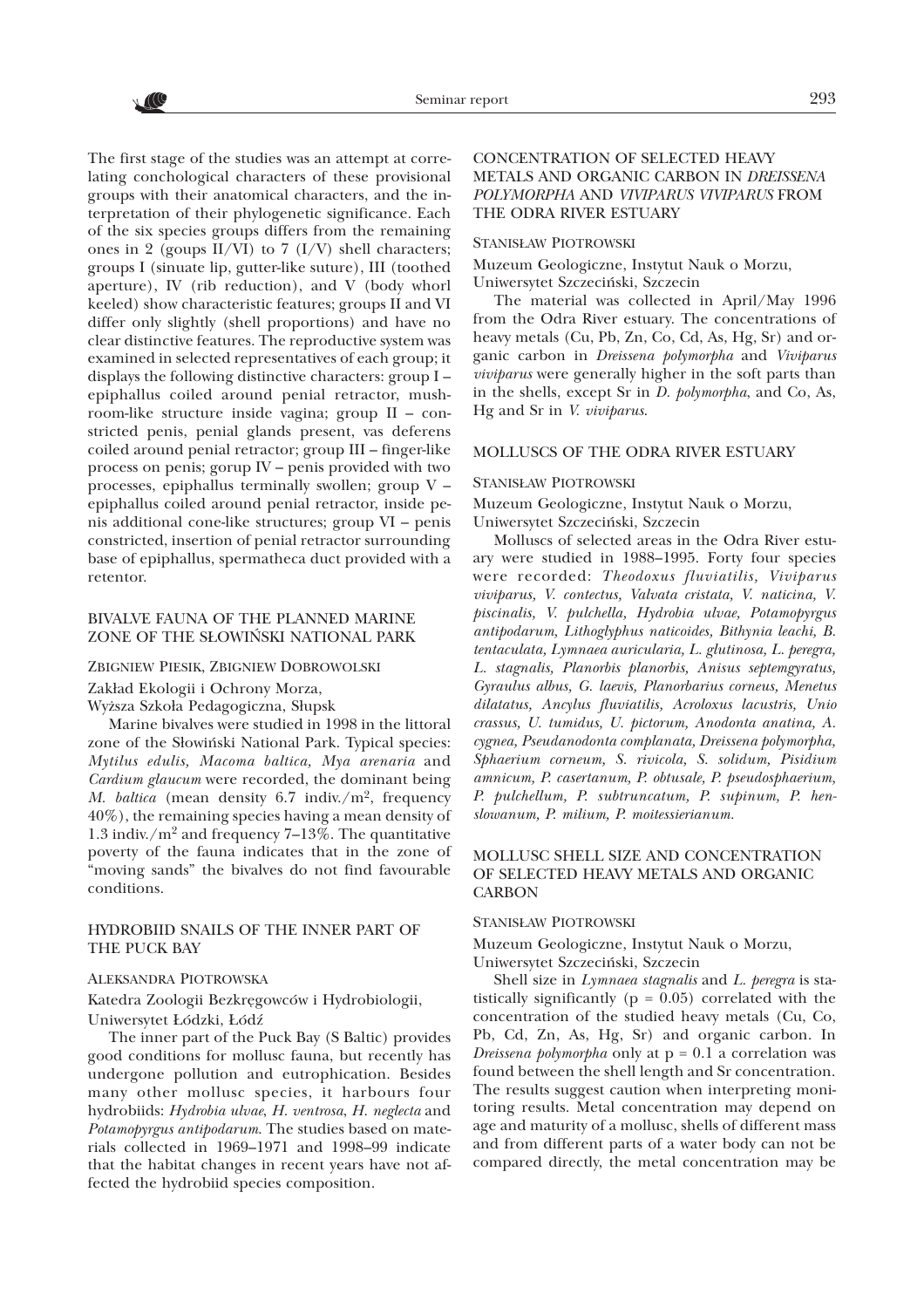affected by the time of sampling, sex of the mollusc, depth of sampling, water salinity and temperature.

# FISH GLOCHIDIOSIS IN ANTHROPOGENIC WATER BODIES OF THE UPPER SILESIAN INDUSTRIAL REGION – BIOMETRICAL ANALYSIS OF *CARASSIUS CARASSIUS*

#### ZBIGNIEW POKORA, S£AWOMIR KWIATKOWSKI

Katedra Biologii i Parazytologii,

Sląska Akademia Medyczna, Katowice

Populations of *Carassius carassius* from selected anthropogenic water bodies in the Upper Silesian industrial region were studied: 127 fish were measured, weighed and sectioned; glochidiosis was found in 27 individuals, the intensity being 1–173 glochidia. A significant decrease in the condition coefficient was observed at infection intensity exceeding 50 glochidia. Probable reasons may be decreased feeding intensity resulting from parasite-induced stress and limiting of area of active gas exchange as a result of the presence of parasites.

# FISH GLOCHIDIOSIS IN ANTHROPOGENIC WATER BODIES OF THE UPPER SILESIAN INDUSTRIAL REGION – BLOOD PICTURE OF *CARASSIUS CARASSIUS*

ZBIGNIEW POKORA, S£AWOMIR KWIATKOWSKI

Katedra Biologii i Parazytologii,

Śląska Akademia Medyczna, Katowice

*Carassius carassius* were caught in the spring and summer in anthropogenic water bodies of the Upper Silesian industrial region; 19 uninfected and 29 infected individuals (gill glochidiosis) were examined. In the blood of infected fish the erythrocyte and leukocyte count and haemoglobin level were significantly increased; the increase in erythrocyte count and haemoglobin level were found in fish with 25–50 glochidia (moderate level of infection), the leukocyte pattern was the most differentiated in the fish of maximum infection intensity. The varied increase in erythrocyte count and haemoglobin level in fish of different intensity of infection is explained by processes that compensate for the limitation of active gas exchange area, less efficient in cases of high intensity infection.

### *PUPILLA MUSCORUM* – SHORTCOMINGS OF **OVOVIVIPARITY**

#### BEATA M. POKRYSZKO

Muzeum Przyrodnicze Uniwersytetu Wrocławskiego, Wrocław

The number of embryos incubated by *Pupilla muscorum* is negatively correlated with the maximum depth to which the snail can retract into the shell. Re-

traction into the shell to the greatest possible depth makes it possible for the animal to withstand drought or avoid predators. Consequently, the more numerous the incubated embryos, the lower the chances to survive and reproduce. This purely mechanical limitation, created by the incubated embryos, may be a selection factor which, through decreased fertility, may act against ovoviviparity and contribute to its relative rarity among terrestrial snails.

# POPULATION STRUCTURE OF *DREISSENA POLYMORPHA* FROM KONIN HEATED LAKES

A. PROTASOV<sup>1</sup>, O. SINICYNA<sup>1</sup>, B. ZDANOWSKI<sup>2</sup> 1Instytut Hydrobiologii, Ukraiñska Akademia Nauk, Kijów

2Katedra Ekologii Ewolucyjnej, Instytut Rybactwa Śródlądowego, Uniwersytet Warmińsko-Mazurski, Olsztyn

The variation of *Dreissena polymorpha* in the Konin lakes results from the heterogeneity of their habitat conditions (varied degree of heating, flow speed and turbulence, food abundance). *D. polymorpha* inhabits all zones of the system. It is fairly scarce in the profundal zone  $(0.1–74.6 \text{ g/m}^2)$  while in the littoral its biomass reaches a few kg/m<sup>2</sup>, the density being several thousand indiv./ $m^2$ . Studies on its population in 1993–1998 revealed considerable fluctuations in the density and biomass; the size structure varied between years and localities. The analysis of shell sculpture and colour pattern made it possible to distinguish 150 phenotypes, some of them characteristic of particular habitats.

# ENDEMIC MALACOFAUNA OF THE LAKE BAIKAL AND ITS DISCOVERY: BENEDYKT AND W£ADYS£AW DYBOWSCY

#### ADOLF RIEDEL

Muzeum i Instytut Zoologii PAN, Warszawa

BENEDYKT DYBOWSKI was the discoverer of the rich endemic malacofauna of the lake Baikal; his brother W£ADYS£AW DYBOWSKI examined and described the materials collected by him. W. DYBOWSKI's paper of 1875 contains, among others, detailed descriptions and figures of the examined snails (including anatomy!). Before B. DYBOWSKI's exploration, the Baikal malacofauna was regarded as very poor – only 7 mollusc species were known. W. DYBOWSKI described 25 new endemic species. At present over 80 mollusc species are known from the Baikal, over 2/3 being endemic. Three snail families/subfamilies and 7 genera/subgenera are endemic to the lake. Bivalves are poorly represented, almost exclusively by widely distributed species. A great majority of the Baikal endemic snails are benthic, and especially deep-water forms.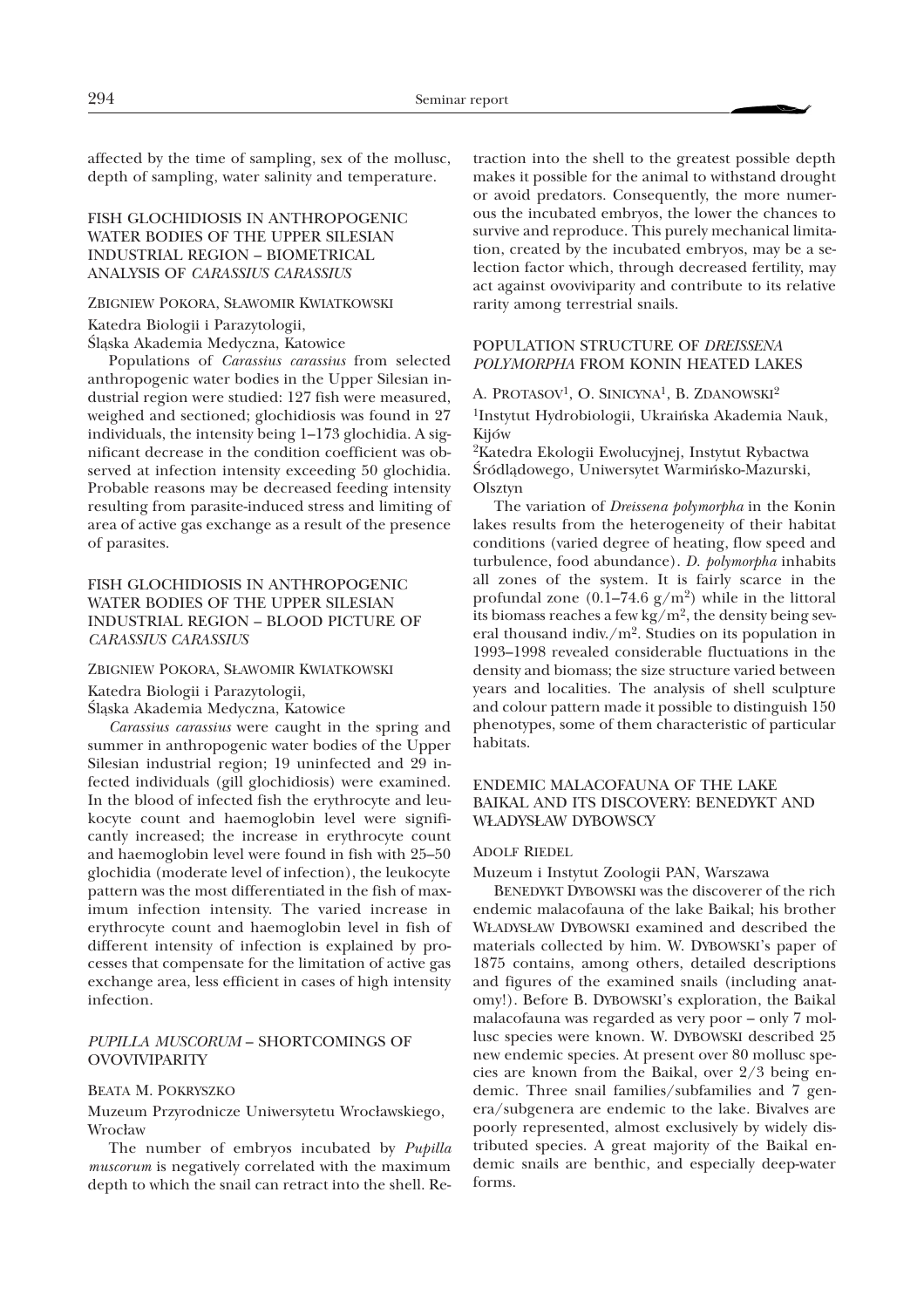

# TAXONOMIC STATUS OF MEMBERS OF THE SUBGENUS *STAGNICOLA* IN THE LIGHT OF RAPD RESULTS

#### ELIZA RYBSKA<sup>1</sup>, ANDRZEJ PACAK<sup>2</sup>,

ZOFIA SZWEYKOWSKA-KULIŃSKA<sup>2</sup>, ANDRZEJ LESICKI<sup>1</sup> <sup>1</sup>Zakład Fizjologii Zwierząt, <sup>2</sup>Zakład Ekspresji Genów, Uniwersytet Adama Mickiewicza, Poznañ

Out of eleven European lymnaeid species, three (*Lymnaea palustris, L. occulta, L. turricula*) were included in the subgenus *Stagnicola*. Specific status of these three species, as well as that of *L. corvus*, was later questioned. RAPD technique was employed to verify their status; *L. stagnalis*, a species of unquestionable status among the Lymnaeidae, was included in the analysis. In the five studied species 253 characters (bands) were obtained; based on these distance coeffcients were calculated with RAPDistance programme. The coefficients indicate a distinct status of taxa anatomically identified as *L. corvus, L. stagnalis* and *L. occulta*. *L. palustris* and *L. turricula* display a lower distance coefficient, thus suggesting a closer relationship. Trees constructed with PHYLIP package suggest a doubtful status of *L. occulta* – a taxon intermediate between *Lymnaea* s. str. (*stagnalis, corvus*) and *Stagnicola* (*palustris, turricula*).

### FOUR HUNDRED YEARS OF MALACOLOGICAL STUDIES IN SILESIA

W£ODZIMIERZ SERAFIÑSKI, AGNIESZKA MICHALIK-KUCHARZ, MA£GORZATA STRZELEC

Zakład Hydrobiologii, Uniwersytet Śląski, Katowice

Malacological studies in Silesia date back to the 17th c., resulting at least partly from interest in the freshwater pearl mussel, then common in the region. The species was mentioned by KASPAR SCHWENKFELD in the first decade of the 17th c. The first period of intense studies was the first half of the 19th c., with an array of papers by H. SCHOLTZ who mentioned 146 species of gastropods and bivalves. In the second half of the 19th c. many authors were interested in the malacofauna of Silesia, especially the Sudetes. Results of O. REINHARDT's studies are still an important source of data on the mountain malacofauna of Silesia. Little attention was devoted to Upper Silesia, which was considered to be of little malacological interest. The end of the 19th c. was the period of E. MERKEL's activity; he summarized his own and earlier malacological studies in a monograph, providing data on 140 gastropod and 24 bivalve species. In that period papers of first Polish authors (STOBIECKI, WAGNER) were also published. The first half of the 20th c. was characterized by a poverty of malacological studies, on both Polish and German sides of the divided Silesia. After World War II Silesia was in-

tensely studied by malacologists from Wrocław (Sudetes and Lower Silesia) and Katowice (aquatic molluscs of Upper Silesia). As a result of 400 years of studies Silesia is at present one of the best studied areas in Poland: its bibliography includes 171 papers.

# FUNCTIONAL CHARACTERISTICS OF A POPULATION OF *DREISSENA POLYMORPHA*

O. SINICYNA<sup>1</sup>, A. PROTASOV<sup>1</sup>, B. ZDANOWSKI<sup>2</sup>

1Instytut Hydrobiologii, Ukraiñska Akademia Nauk, Kijów

2Katedra Ekologii Ewolucyjnej, Instytut Rybactwa Śródlądowego, Uniwersytet Warmińsko-Mazurski, Olsztyn

Thermal and hydrological conditions in the Konin heated lake system determine the structure, distribution and functioning of the population of *Dreissena polymorpha*. Its density, biomass and efficiency of organic suspense removal were studied in 1993-1998. The highest indices of organic suspense destruction  $(17.4 \text{ kJ/m}^2 \times \text{h})$  were those in the initial cooling reservoir; the density in the least heated lake was seven times lower, biomass and destruction index – 1.8 and 2.4 times lower, respectively. The heterogeneity of habitats in the studied lake system results in a high heterogeneity of size structure, with the widest spectrum (all 7 size classes) and 40–45% juvenile specimens in the heated lakes. In the least heated reservoirs the structure is different, young individuals not exceeding 15%.

### APPLICATION OF CYTOCHROME OXIDASE-ENCODING MITOCHONDRIAL GENE (COI) IN BIVALVE TAXONOMY

#### MARIANNA SOROKA, ANNA STACHÓW

Katedra Genetyki, Uniwersytet Szczeciñski, Szczecin

PCR and RFLP techniques were applied in order to identify Chinese bivalves introduced from Hungary to Poland; an isolated locality is situated near Konin, in a cooling water system of the power plants Konin and Patnów. Three groups of bivalves from three sampling sites were examined, individuals from one being morphologically identified as *Anodonta woodiana*, those from the other two as *Anodonta* sp. Restriction analysis of the amplified fragment of COI (710 bp), with the use of five restriction enzymes, revealed identical restriction patterns for all the three sampling sites, thus testifying to the conspecificity of the bivalves. The mitochondrial gene COI is useful in identification of various bivalve species.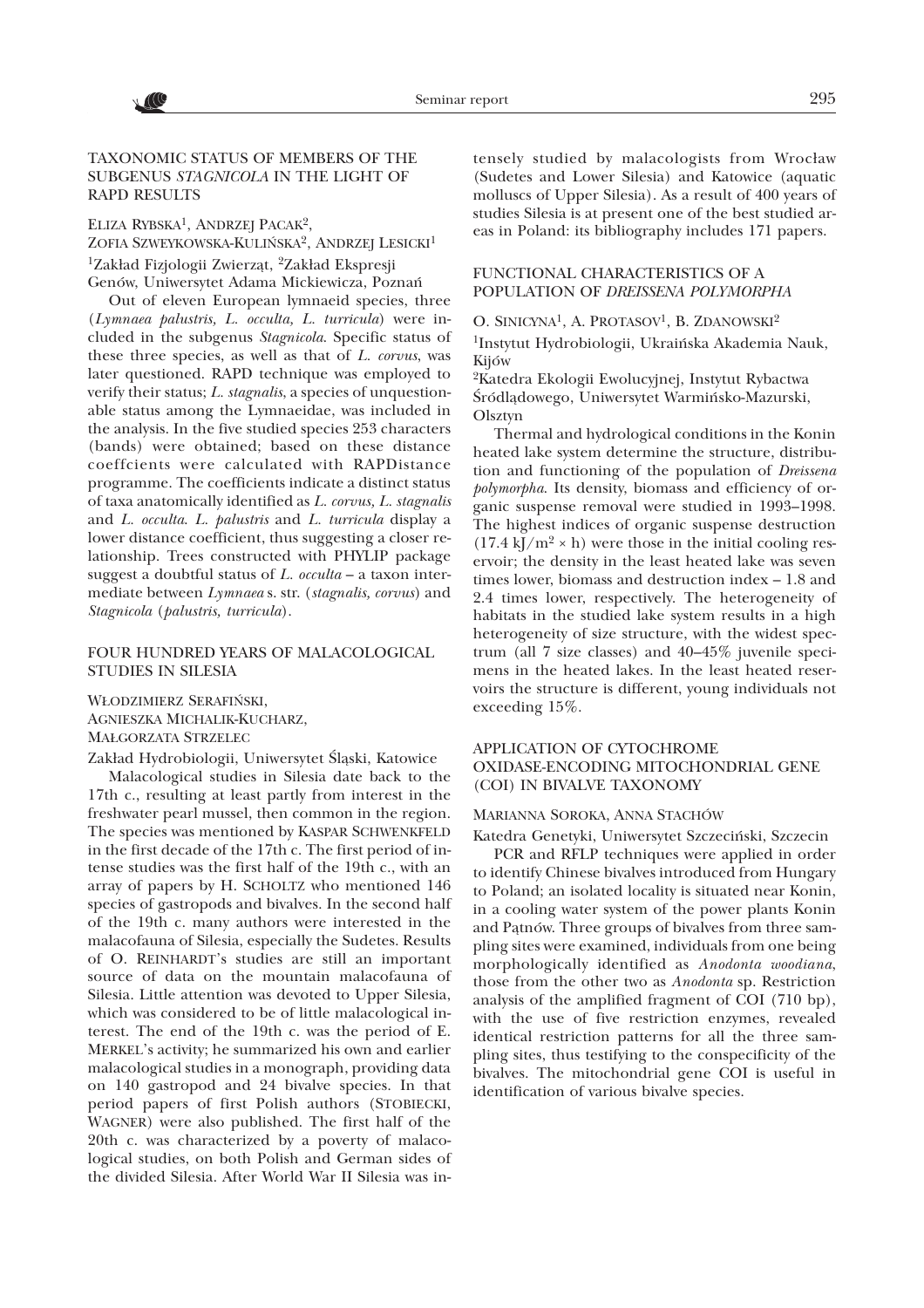# MOLLUSCS OF THE UPPER SECTION OF THE WARTA RIVER

#### MA£GORZATA STRZELEC, ANNA KRAMARZ

Zakład Hydrobiologii, Uniwersytet Śląski, Katowice

The studies (1998–99) included the upper section of the Warta river meandering in a wide, wooded valley, localities being selected based on diversity of bottom sediments and vascular vegetation, flow intensity and depth. Twenty species of molluscs (14 snails and 6 bivalves) were found in the river and 15 (14 snails and 1 bivalve) in other water bodies of the valley. The most common species were *Bithynia tentaculata* and *Lymnaea peregra*. *Valvata cristata, Lymnaea corvus, Planorbis planorbis, Gyraulus albus, Segmentina nitida, Planorbarius corneus, Ancylus fluviatilis, Physa fontinalis, Pisidium supinum, P. milium, P. subtruncatum* and *P. casertanum* were found only in few specific microhabitats. The mollusc distribution in the river does not depend on the physico-chemical properties of water, but on the insular occurrence of vascular flora.

### POLISH MALACOLOGICAL STUDIES IN NORTH KOREA

EWA STWORZEWICZ<sup>1</sup>, BEATA M. POKRYSZKO<sup>2</sup>, ADOLF RIEDEL3

<sup>1</sup>Instytut Systematyki i Ewolucji Zwierząt PAN, Kraków

<sup>2</sup>Muzeum Przyrodnicze Uniwersytetu Wrocławskiego, Wrocław

3Muzeum i Instytut Zoologii PAN, Warszawa

While the malacofauna of South Korea is fairly well known, the knowledge of North Korean molluscs is still fragmentary. As a result of the geopolitical situation on the Korean peninsula, its northern part has long remained unaccessible. First data on its molluscs date from the end of 19th c., but more extensive studies at a few N Korean sites were performed by Japanese malacologists in 1907–1939. Polish studies on N Korean malacofauna started in 1959; the materials were collected by consecutive expeditions till 1991. The only comprehensive publication based on these materials was devoted to Zonitidae (RIEDEL); information on all land snails collected to date (40 species) was published by STWORZEWICZ, with a discussion on relationships with S Korean, Japanese and Chinese fauna. At present the materials collected by all the expeditions are being revised, and Gastrocoptinae are studied in detail.

### ALTITUDE-DEPENDENT SHELL VARIATION IN *VESTIA TURGIDA*

#### ANNA SULIKOWSKA-DROZD

Katedra Zoologii Bezkrêgowców i Hydrobiologii, Uniwersytet £ódzki, £ódz

*Vestia turgida* is common in the northern part of the Carpathians and displays a considerable shell variation. The material included 282 snails from 15 sites in the Bieszczady and Beskid Niski mountains, located at 380–1250 m a.s.l. Eight metric characters, 4 indices of shell shape, number of whorls and of ribs on penultimate whorl, number of tubercles between the lower and upper lamella and the degree of shell erosion were analysed. Most metric characters are negatively correlated with altitude, except shell width and lip thickness at upper lamella. The number of whorls decreases with altitude while the number of ribs increases. With increasing altitude the shells become more tumid but the aperture proportions do not change significantly. The altitude-correlated variation results probably from climatic factors: decreased temperature, shorter vegetation period, as well as increased insolation and microclimatic fluctuations above the timberline.

### VARIATION OF MITOCHONDRIAL DNA IN EUROPEAN POPULATIONS OF *MYTILUS*

#### BEATA ŚMIETANKA, ROMAN WENNE

Centrum Biologii Morza PAN, Gdynia

Three species/subspecies of *Mytilus* occur in European seas: *M. edulis* in the North, Celtic, Norwegian and Baltic Seas, *M. galloprovincialis* in the Mediterranean and Black Seas, as well as along the Atlantic coasts of S Europe, and *M. trossulus* in the Baltic. They are able to hybridize. Mitochondrial DNA (fragments containing ND2-COIII of F and M genome, almost entire non-coding region of F genome) was analysed using RFLP method, in 9 samples from European seas. Haplotypes characteristic of particular taxa and common haplotypes were identified; their frequencies varied much between localities.

### RATE OF PHOSPHORUS REMOVAL FROM WATER BY *DREISSENA POLYMORPHA*

#### **MAREK ŚWIERCZYŃSKI**

#### Szczecin

The zebra mussel *Dreissena polymorpha* was obtained in 1998 from 6 water bodies of the Pomeranian lakeland: lakes Małe Ińsko, Duże Ińsko, Woświn, Duże, Miedwie and the Odra River estuary. Experiments were conducted in aquaria containing water from the above water bodies, with addition of algae constituting a source of phosphorus assimilable to *Dreissena*. During 24 hrs 1 gram of fresh mass of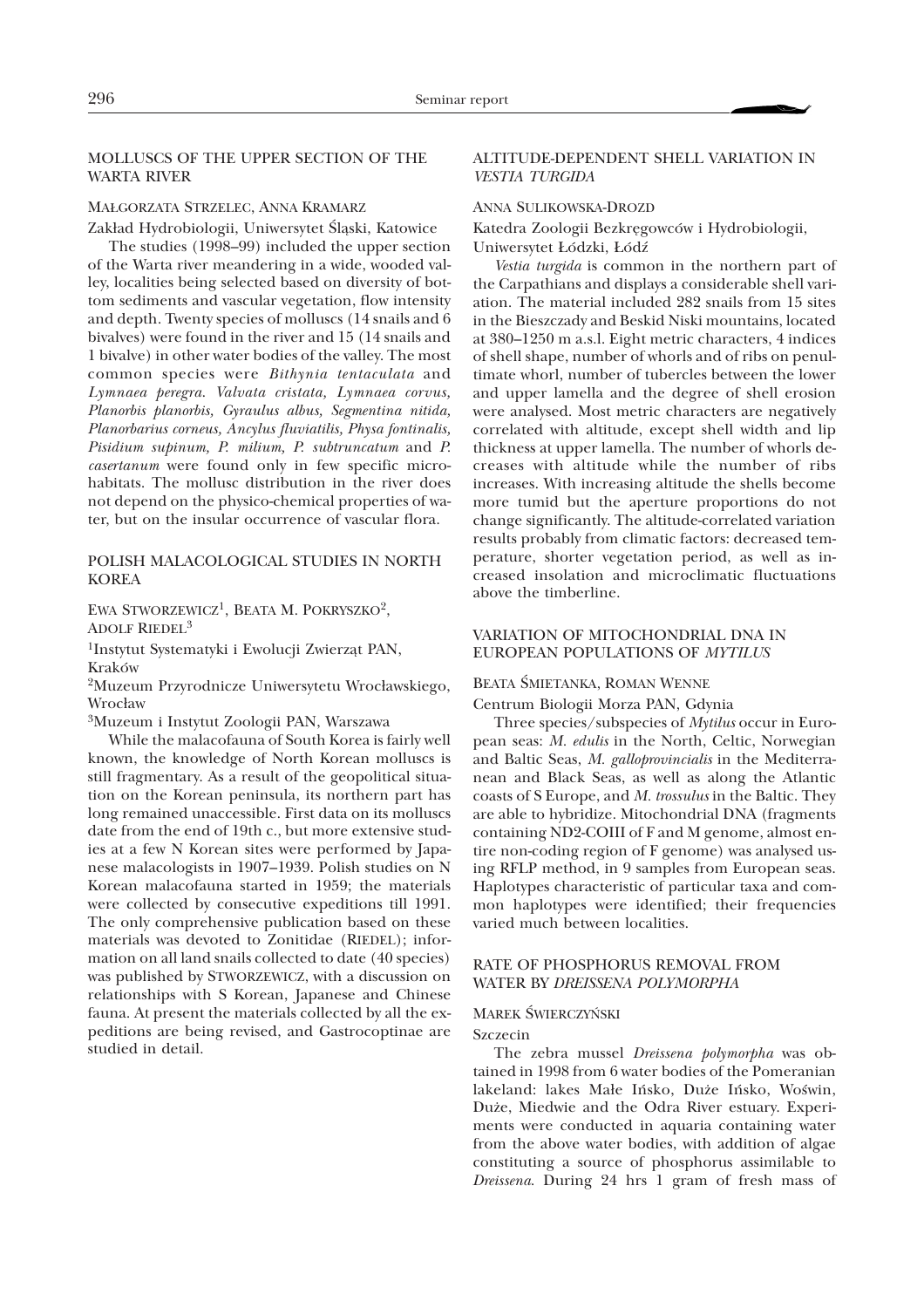

*Dreissena* removes ca. 0.009 mg phosphorus from water, irrespective from the native water body of the mussels.

#### *ORCONECTES LIMOSUS* AND *DREISSENA POLYMORPHA* IN THE LAKE MIEDWIE

#### MAREK ŚWIERCZYŃSKI

#### Szczecin

The studies were conducted in 1994–1999 on the bottom between 5 and 10 m isobates. Samples were taken quarterly; density and biomass of *Dreissena polymorpha* were estimated, as well as their growth rate and gut contents. Since 1995 the crayfish were cultured on the bottom inhabited by *D. polymorpha* and on the bottom from which the mussels were removed. A strong pressure on the mussel bed was observed throughout the year. Besides, the mussel bed proved to be a perfect shelter for the crayfish, and due to its filtration activity affects favourably the crayfish habitat. On mussel-inhabited bottom the crayfish reached a larger size and were in a better condition compared to the crayfish from sandy bottom.

# STUDIES ON GASTROPODS OF AN OLD MANSION PARK IN RADOJEWO

#### MARIA URBAÑSKA

Katedra Zoologii, Akademia Rolnicza, Poznañ

The park in Radojewo near Poznañ, designed in an English style, 15 ha in surface area, is located on a moraine and surrounded by oak-hornbeam and riverine forests. Since the pre-war times the park has not been subject to any management due to which it has a rich shrub vegetation. It is one of the few localities of *Violo odoratae-Ulmetum* in the Wielkopolska region. Thirty three gastropod species were found in both qualitative and quantitative samples, the most interesting being *Acicula polita, Truncatellina costulata, Discus ruderatus, Nesovitrea petronella* and *Limax cinereoniger*.

### SLUGS OF CHINA – THE STATE OF KNOWLEDGE

#### ANDRZEJ WIKTOR

#### Muzeum Przyrodnicze Uniwersytetu Wrocławskiego, Wrocław

Fragmentary data on the slugs of China, mainly species descriptions, date from the beginning of the 19th c. Within the last 50 years materials were collected mainly by CHEN DE-NIU; though he published only 6 small contributions, he collected a rich material of over 3,700 specimens which served as a basis for the study. At present 13 terrestrial slug species are known to occur in China, and there are two more of uncertain status. Two species were introduced from

Europe, one is distributed in whole Holarctic, four inhabit Far East of Asia. One species was described in 1982, further four in 2000. Another five species were reported also from Siberia, Mongolia and Korea. The state of knowledge of the vast area of China is still far from satisfactory.

### CHANGES IN THE MOLLUSC FAUNA OF THE JUNIKOWSKI STREAM IN POZNAÑ AND ASSOCIATED WATER BODIES

#### EWA W£OSIK-BIEÑCZAK

#### Zakład Zoologii Ogólnej,

Uniwersytet Adama Mickiewicza, Poznañ

The mollusc fauna of the stream Strumieñ Junikowski in Poznañ was studied in 1996–1999; the results indicate a deterioration in the quality of the waters located in its valley. The number of mollusc specimens obtained from the Junikowski stream decreased from 4,156 in 1996 to 775 in 1999, the number of species from 33 in 1996 to 26 in 1999. The situation was similar in Ceglanka (187 specimens of 14 species in 1996 and 14 specimens of 6 species in 1999) and the clay pits (the numbers of specimens being 30,377 in 1996 and 1,373 in 1999). The most frequent species were: *Pisidium casertanum, P. subtruncatum, P. nitidum, P. obtusale, Bithynia tentaculata, Gyraulus albus, Segmentina nitida, Potamopyrgus antipodarum, Lymnaea peregra*.

### *HELICELLA OBVIA* IN THE VICINITY OF KRAKÓW

#### WŁODZIMIERZ WOJTAŚ

Zakład Zoologii, Instytut Biologii,

Akademia Pedagogiczna, Kraków

Shells of *Helicella obvia* were collected from two sites near Kraków; published data on a population from the vicinity of Piñczów were used for comparative purposes. The first locality of ca.  $50 \text{ m}^2$  has a high soil salinity and very scanty vegetation, the second is a vegetation belt along the railroad, on a substratum resulting from accumulation of dusts from a nearby ironworks. The third (control) site is a sunny hill slope of xerothermophilous vegetation. Biometrical analysis (width of embryonic whorls, shell increment from hatching till collecting, shell width and height, aperture height) revealed that the largest specimens came from locality 1; the analysis indicates optimum conditions at locality 2.